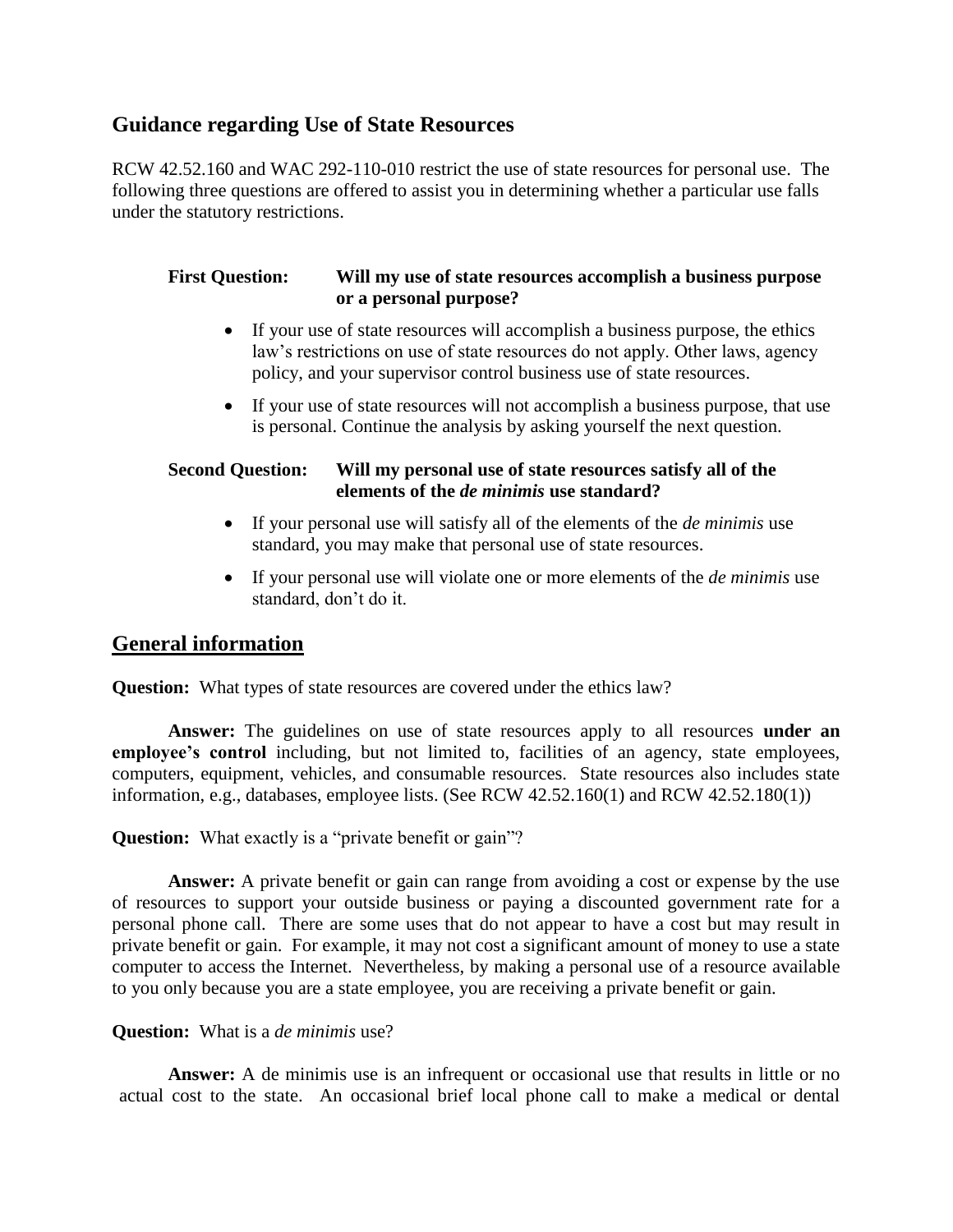appointment is an allowable de minimis use of state resources. The cost of a brief phone call is negligible and is not likely to interfere with your job. The following examples address "de minimis" use: (See WAC 292-100-010(3)(a))

**Example A:** An employee makes a telephone call or sends an e-mail message to his/her children to make sure that they have arrived home safely from school. This is not an ethical violation as long as the call or e-mail is brief in duration, there is little or no cost to the state, i.e., your SCAN code is not used, and sending a brief message does not interfere with the performance of official duties.

**Example B:** An employee uses his/her agency computer to send electronic mail to another employee wishing them a happy birthday. This is not an ethical violation. The personal message is brief and does not interfere with the performance of official duties.

**Example C:** Every spring a group of employees meets during lunch to organize an agency softball team. The meeting is held in a conference room that is not needed for agency business during the lunch hour. This is not an ethical violation. There is little or no cost to the state, the meeting does not interfere with the performance of official duties, and off site recreational activities such as softball teams can improve organizational effectiveness.

**Question:** What does "promoting organizational effectiveness" really mean?

Answer: State agencies may allow employees to participate in activities that are not official state duties but promote organizational effectiveness by supporting a collegial work environment. Often these activities involve an accumulated use of state time or resources that is more than de minimis. So long as the employees who participate in the activity limit their use of state resources, then these activities would not undermine public confidence in state government. (See WAC 292-100-010(2(b)(iii))

**Example:** An agency determines that an agency wide retirement lunch will enhance organizational effectiveness. The retirement lunch will last a half hour longer than the normal one hour lunch break, which totals 15 hours of paid time for the agency. An employee uses his or her office computer to compose a flyer about the lunch, send a few reminder e-mails, and collect for a retirement present. This is not an ethical violation. While the accumulated time use may not meet the limited de minimis use standard, the use supports organizational effectiveness and was approved by the agency. Since most of the activity takes place outside of normal working hours, it will not interfere with the performance of each employee's official duties. In addition, the employee's use of the office computer and printer will result in little or no cost to the state.

**Question:** Can state time be used for baby showers and promotion parties for employees (to increase moral and show support), and if so, how much?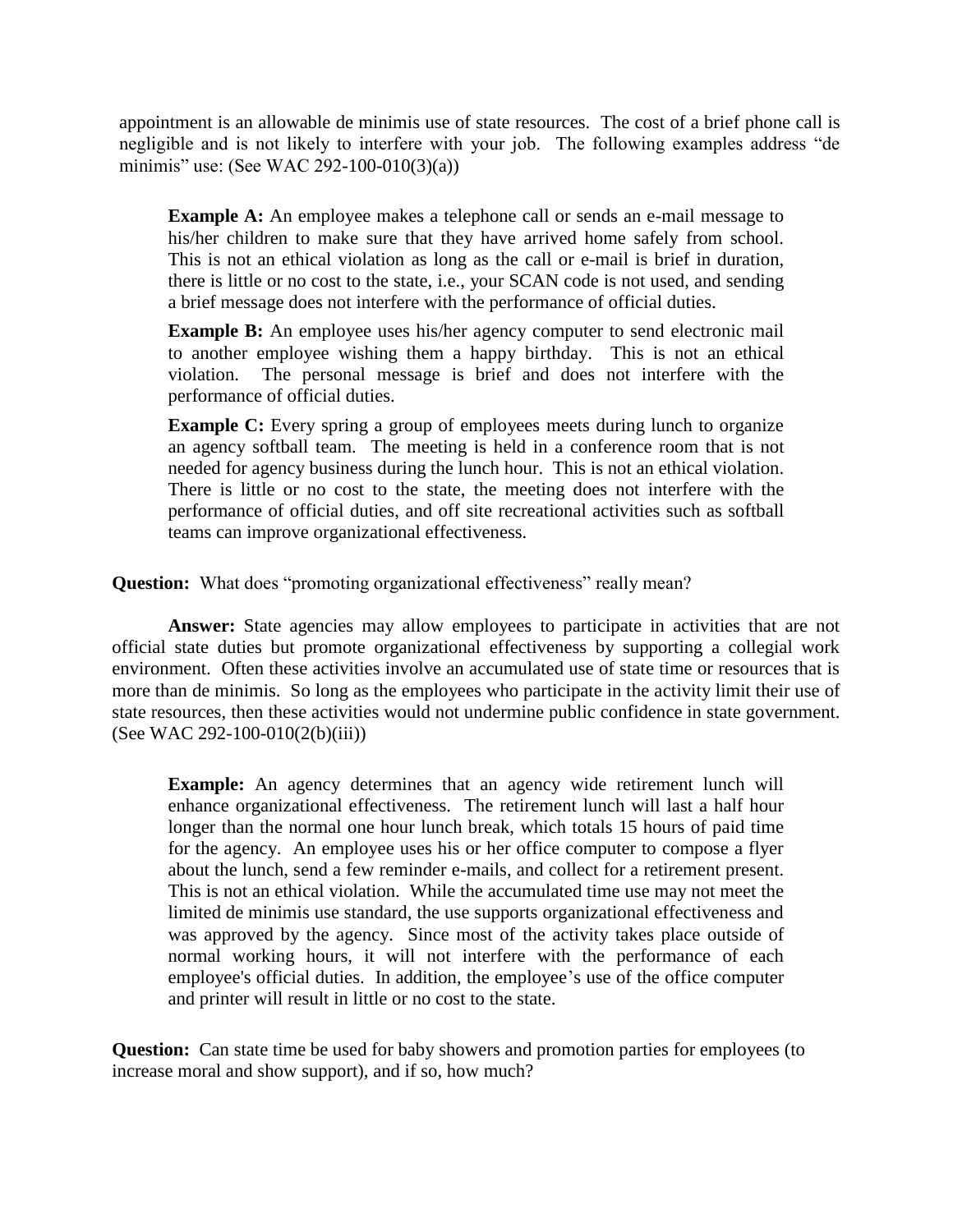**Answer:** See previous answer for details regarding ethical violations. Consult your agency's policies for agency-specific restrictions.

**Question:** Can I use my state telephone (land line) or email to make appointments or take care of other personal matters?

**Answer**: Generally, yes. Although state telephones and computers are provided primarily for state business, they may be used for a small amount of personal communication to meet the demands of daily living. Employee use must be limited and occasional and must not cost the state money or interfere with work. For example, an employee may use a state telephone or computer to make a doctor's appointment or a lunch date, check in with family members, or arrange for transportation. Note, however, that individual supervisors and departments may have more strict policies on telephone and email use for reasons related to specific work situations.

**Question**: Can I use the copier at work to make one copy of my birth certificate or some other item?

Answer: Yes, This would fall under the de minimis use standard.

## **Outside activities**

**Question:** Can I leave menus for local restaurants in the break room?

Answer: Yes. If an agency merely has menus available for state employees or officers to use when ordering lunch it would is not be considered a violation.

**Question:** May an individual state officer or employee use state facilities, including state paid time, to participate in the creation or review of articles and other advertising materials that will be used to promote private commercial products and services?

**Answer:** No – The Ethics Act contains a strong presumption against an individual state officer or employee using his or her official position and public resources to promote private commercial products. When state officers or employees are seen to favor one product over another, it significantly undermines vendor confidence in the agency's or the state's contractor selection process. While a state officer and employee should avoid participating in the preparation of private promotional materials, they may respond to reference inquires and may review vendor statements about the business relationship to ensure that they meet agency policies and contracting rules.

**Question:** May a state officer or employee, acting within the course of official duties and under the authority of his or her agency, use state facilities, including state paid time, to promote private commercial products and services?

**Answer:** Yes under certain conditions – State officers and employees may use state resources for work that is reasonably related to the conduct of official duties. Where state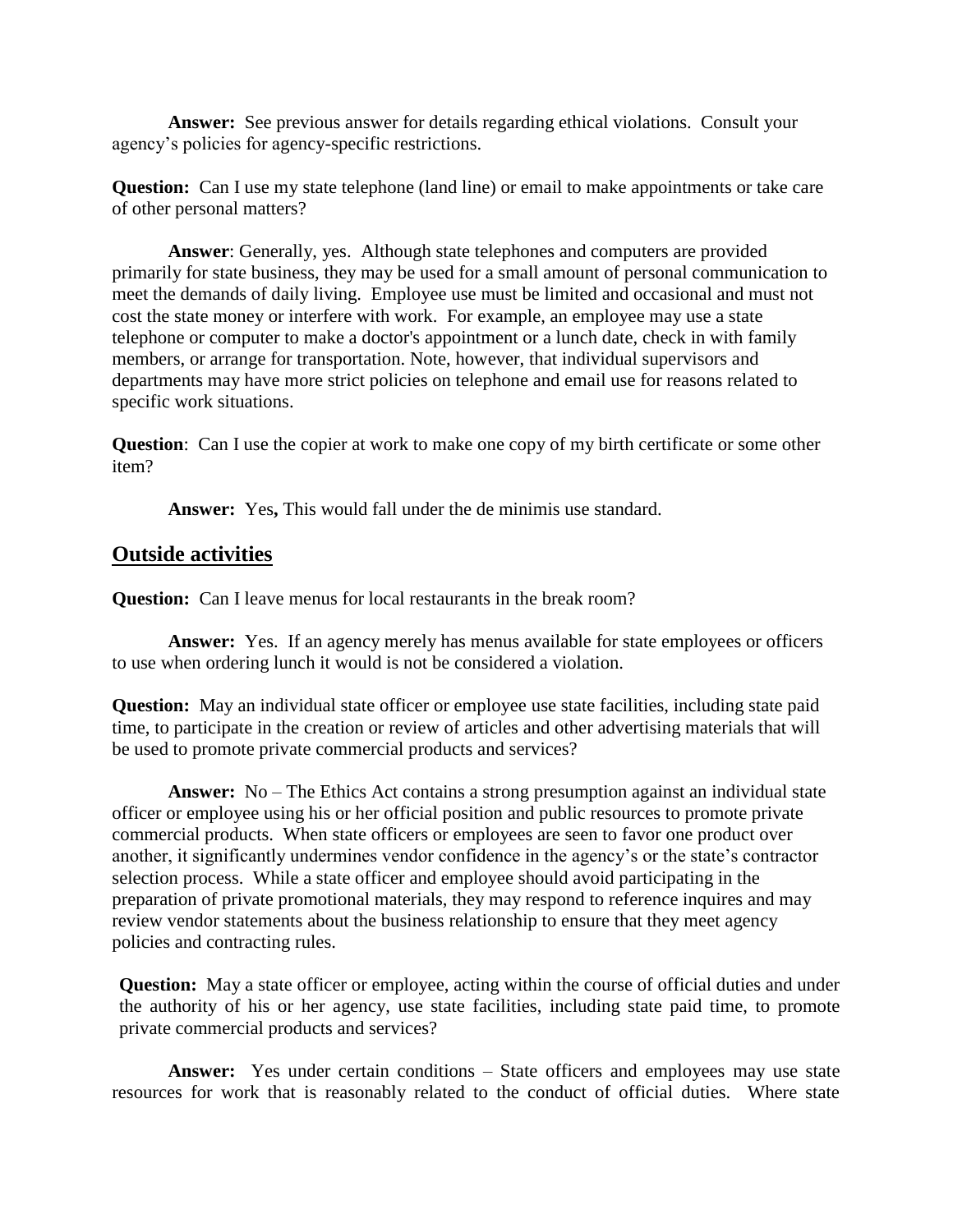agencies with appropriate authority have entered into contracts and other commercial relationships that provide for agency endorsement or promotion of a private product, such a use of state resources would not violate the Ethics in Public Service Act.

**Question:** If I use a state resource, can't I just reimburse my agency for the use?

**Answer:** No. Reimbursing for a personal use may result in a personal benefit and may impose significant administrative burdens on the state. For example, the price of a SCAN call is less than you would pay using your local telephone company. Reimbursing also creates the misperception that personal use is ok as long as we pay for it. Personal use should be the exception not the rule. (See WAC 292-100-010(5))

**Question:** The Red Cross holds a safety fair in our building and as part of their display sells first aid kits. Does this violate the Ethics Law?

Answer: No. The Department of Labor and Industries requires state agencies to establish a safety committee. *See* WAC 296-800-13020. These committees prepare and monitor safety and security plans for their agencies as part of their disaster preparedness program. Many of these plans require employees to provide emergency supplies for themselves in case of a natural disaster or major incident to augment the agency-provided supplies. To assist employees in gathering the supplies they need, agencies have allowed the American Red Cross to sell first aid kits, emergency items and other materials to state employees during safety fairs and other agency-sponsored gatherings.

# **E-mail and Internet Use**

**Question:** Can I send a personal e-mail message without violating the ethics law?

**Answer:** Yes. The general ethics standard is that any use of a state resource other than for official state business purposes needs to brief in duration and frequency to ensure there is little or no cost to the state and the use does not interfere with the performance of official duties. Extensive personal use of state provided e-mail is not permitted. (See WAC 292-100-010(3)(a))

**Question:** Are my e-mail or voice messages private?

**Answer:** No, if you use state equipment do not expect a right to privacy for any of your e-mail or voicemail communications. E-mail and voicemail communications may be considered public records and could be subject to disclosure. Aside from disclosure, employees should consider that e-mail communications are subject to alteration and may be forwarded to unintended recipients. Avoid these potential problems by treating e-mail communications as another form of business correspondence. (See WAC 292-100-010(4))

**Question:** What are the guidelines on Internet use?

**Answer:** Any personal use of state provided Internet access must be both brief and infrequent. Extensive personal use of state provided Internet access is not permitted. In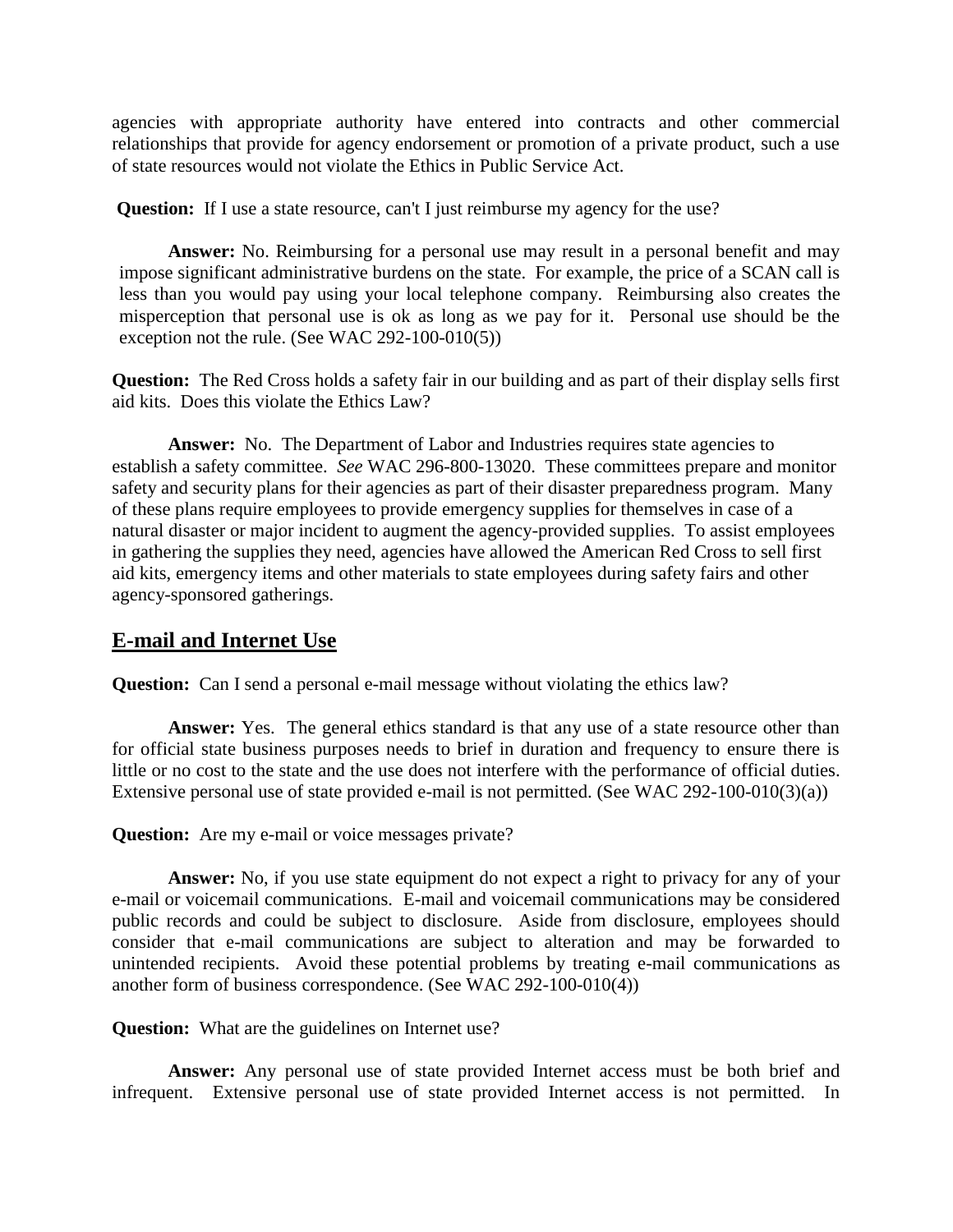addition, your agency may have more stringent policies regarding personal use of the Internet, so please review them before using the Internet. The following examples address uses of the Internet:

**Example A:** Several times a month an employee quickly uses the Internet to check his or her children's school website to confirm if the school will end early that day. The transaction takes about five minutes. This is not an ethical violation. The use is brief and infrequent, there is little or no cost to the state, and the use does not interfere with the performance of official duties.

**Example B:** An employee uses the Internet to manage her personal investment portfolio and communicate information to her broker. This is an ethical violation. Using state resources to monitor private stock investments or make stock trades, are private activities that can result in a private financial benefit or gain. Allowing even an occasional or limited use of state facilities to facilitate a private financial gain undermines public confidence in state government.

**Example C:** An employee spends thirty to forty minutes looking at various web sites related to a personal interest. This is an ethical violation. The use is not brief and can interfere with the performance of state duties.

**Example D:** An employee visits several humor and joke sites. While at a site, he/she downloads a joke file and e-mails it to several co-workers. This is an ethical violation. By e-mailing a file to co-workers the employee disrupts other state employees and obligates them to make a personal use of state resources. In addition, downloading files and distributing them to co-workers can introduce a computer virus, which can compromise state databases.

**Question:** Can a state employee or state officer access their Linked In, Facebook or Twitter accounts or pages from their state computer if the access is for the purpose of promoting their state agency or state web site and directly linked to their job?

Answer: If the use was for part of the employee's or officer's official duties, there is no ethical issue. If it was not for an official duty, it would fall under the de minimis use rule.

**Question:** What do I do if I access the wrong Internet site?

**Answer:** Don't panic! The best thing to do is to back out of the site and remember what it was that got you there and don't go back. Everyone makes this kind of mistake. It is also advisable to contact your supervisor or information systems staff to notify them of your mistake.

**Question:** May a state agency maintain a direct internet link to private non-governmental web sites?

**Answer:** Yes - So long as the private organization does not post messages or advertisements on its web site or home page that advocate for, or against, a ballot initiative or political candidate. Providing a direct link to a web page or linked document that includes materials that advocate political positions, however, would violate RCW 42.52.180.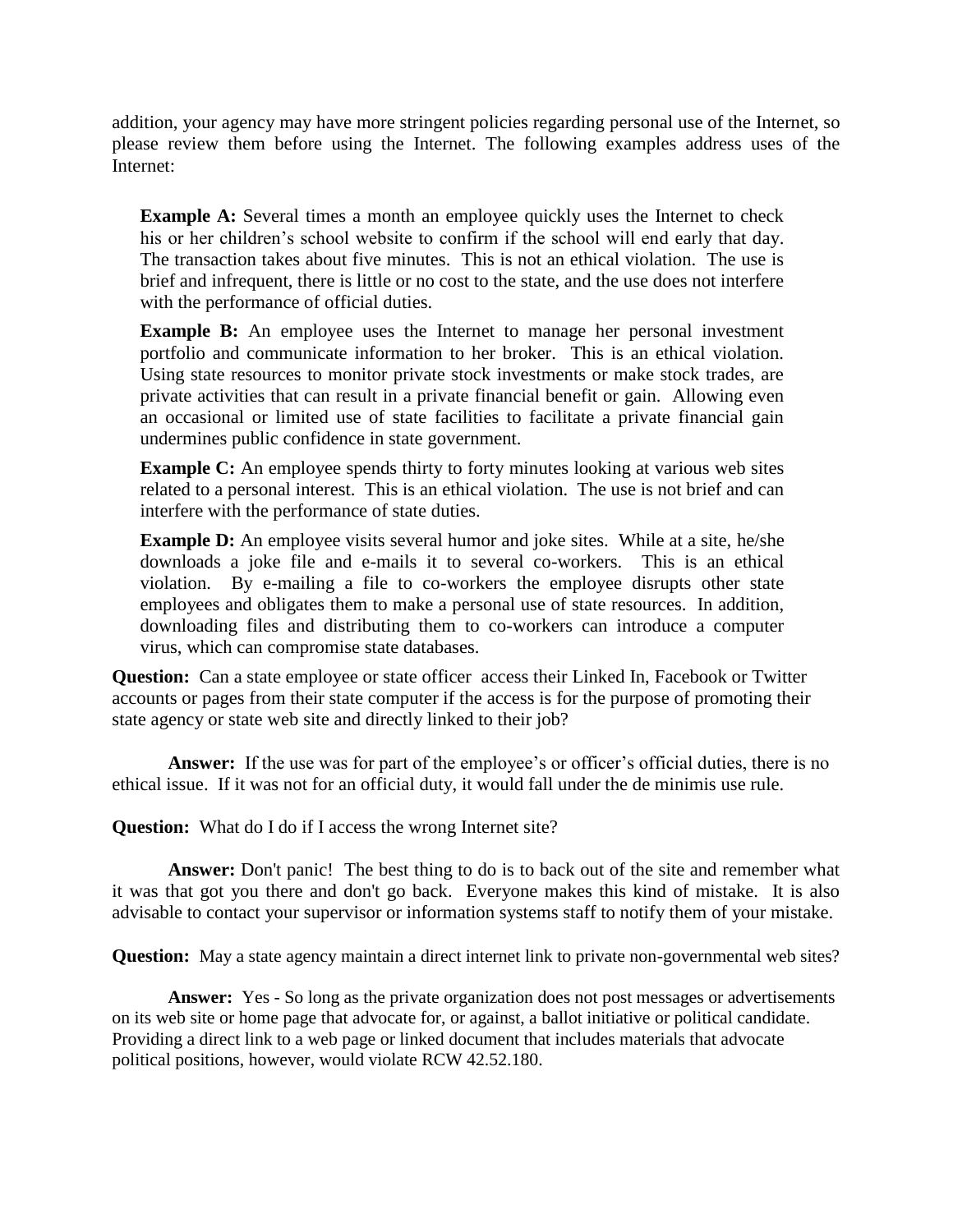**Question:** May a state agency establish an internet link to a private web page which does not contain materials that advocate for, or against, a ballot initiative or political candidate even though the private web sites homepage may contain material that advocates for, or against, a ballot initiative or political candidate?

**Answer:** Yes - So long as any materials or advertising that advocates for, or against, a ballot initiative or political candidate was located on another web page or linked document within the organization's web site. State agencies that provide links to private web sites should initially verify that the linked web page does not contain political advocacy and establish a reporting mechanism or agreement that will allow the agency to suspend the link if the contents are changed.

# **Use of State or Resources to Support Charities**

**Question:** Can I use state resources to support charities?

**Answer:** The limited use of state resources to support charities may be allowed if an agency head or his/her designee, approves the activity as one that promotes organizational effectiveness. Approval may be in the form of a specific policy that establishes guidelines for limited use of state resources. (See WAC 292-100-010(2)(b))

#### **Examples of limited use:**

- Sending an e-mail to notify employees of a blood drive.
- A bake sale to support an Adopt-A-Family Program. Here, the baking would be performed at home and after working hours. The baked goods are then displayed for purchase during break times and the lunch hour. When gifts are purchased for the family, the purchases are made after working hours.

**Question:** Is there anything employees shouldn't do while conducting charity work on state time?

**Answer:** Any use of state resources that results in an expenditure of funds should be avoided. Consider this scenario: a group of employees spend 6 working hours of staff time a week for over a four-week period to plan a charitable fund-raiser, and use the computer, fax, and copier to produce fund-raising materials. This is an expenditure of state funds that would not be considered a de minimis or limited use of state resources.

**Example:** An employee is active in a local PTA organization that holds fund-raising events to send children to the nation's capital. Although a parental payment of expenses for the trip is expected, the more raised through individual contributions, the less the parent must pay. The employee uses agency e-mail to solicit contributions to the fund-raiser from a broad distribution list of co-workers. The e-mail asks each recipient to pass along the e-mail to other state employees. This is an ethical violation. The employee is using state resources to promote an outside organization and a private interest. By sending the e-mail to other state employees and asking state employees to pass the solicitation along, the employee is asking other state employees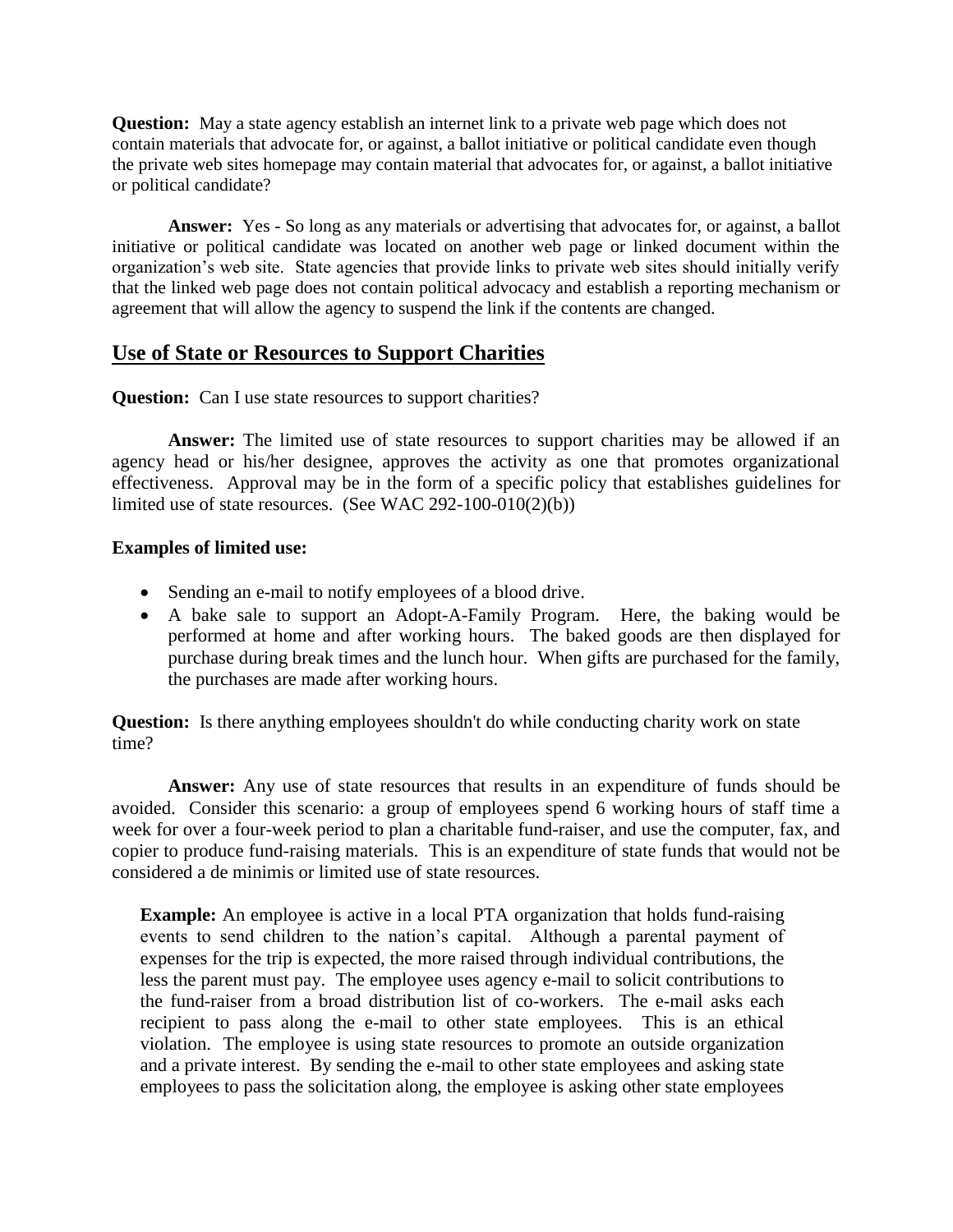to improperly use state resources in a manner that interferes with the performance of official duties.

**Question:** May state officers or employees use state resources to coordinate state-wide volunteer construction projects?

**Answer:** No. It is likely that coordinating state-wide volunteer construction projects would use state resources beyond those permitted by WAC 292-110-010 and has potential to interfere with the performance of official duties. Therefore, this project would violate WAC 292-110-010.

**Question:** May state officers or employees use state resources to coordinate an occasional fundraising activity for charity?

**Answer:** Yes. An occasional charitable fund-raising event, such as a holiday bake sale, would likely not be a violation of WAC 292-110-010 because it involves de minimis use of state resources, would not interfere with official duties.

**Question:** Can I sell items from my kid's charitable organization such as Girl Scout cookies and/or school fundraisers that sell candy or magazines in the workplace?

**Answer:** You may be able to, if it falls within "organizational effectiveness." That means that the agency head has approved the activity and acknowledges that it relates to an agency's mission and encompasses activities that enhance or augment the agency's ability to perform its mission.

**Question:** What about the Combined Fund Drive?

**Answer:** The Combined Fund Drive is somewhat different than other independent charitable organizations because it has been established by the stat legislature. Therefore, it is part of the official duties of those employees who are assigned by the agency to conduct the Drive. Fund Drive coordinators should confine the time and effort spent conducting the drive to agency guidelines. (See WAC 292-110-010(3)(b) and EEB Advisory Opinion 00-09)

**Question:** What about the employees who are not officially assigned to conduct the Combined Fund Drive?

**Answer:** As noted above with charitable groups, the use of state resources to support the Combined Fund Drive charities should be reasonable, involve little or no cost to the agency, and should not disrupt the conduct of official business in state offices. (See WAC 292-110-010(3)(b)) and EEB Advisory Opinion 96-11)

**Question:** Can an agency participate in a commercial activity that benefits the Combined Fund Drive?

**Answer:** State agencies should avoid direct involvement in commercial activity even if the proceeds may benefit the Combined Fund Drive. Examples of improper direct involvement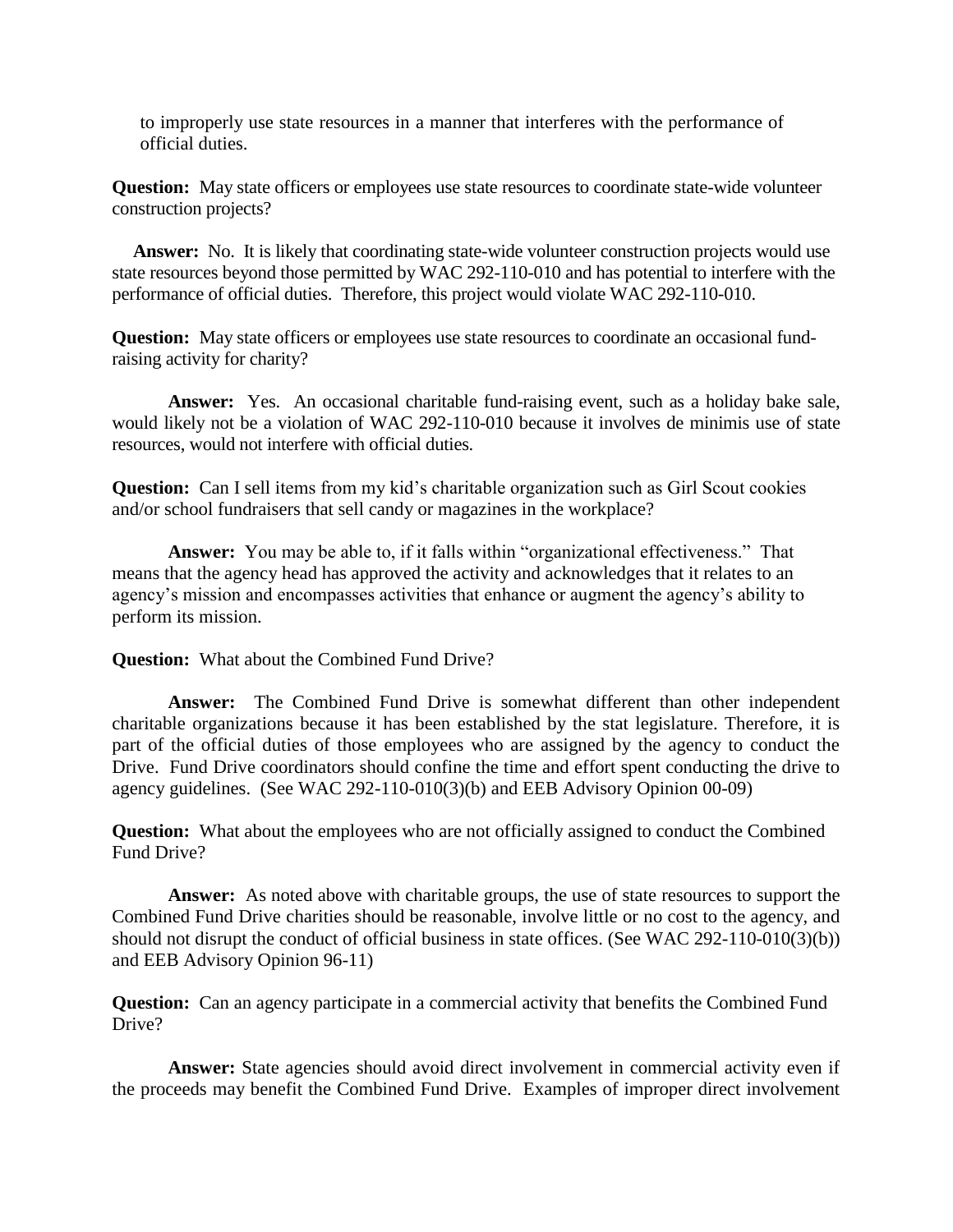include distributing commercial product sales brochures and order forms to agency employees, collecting product order forms in the workplace or on state paid time, and distributing products in the workplace or on state paid time.

**Question:** Can agency employees solicit donations for charitable events from outside businesses?

**Answer:** The state's ethics law contains a very strong presumption against solicitation by any state officer or state employee for any purpose, including charitable events. Solicitation by state employees can create the appearance that a donation might result in favorable treatment from the state, whereas a failure to donate might result in unfavorable treatment. A state officer or state employee whose official duties include regulation or the contracting for goods and services needs to be especially careful about solicitation. State officers and employees may not use their official state positions to solicit goods and services from private organizations and businesses. The following examples address solicitation on behalf of charitable organizations. (See RCW 42.52.070, RCW 42.52.140 and RCW 42.52.150(4))

**Example A:** The head of a state agency purchasing office sends a letter requesting gifts or donations for use at a CFD kick off luncheon to several vendors who provide goods and services to the agency. This is an ethical violation. While the purchasing supervisor will not personally benefit from the gifts, the CFD charities and the gift recipients would benefit from them. In addition, it would be reasonably expected that vendors who respond favorably to the solicitation did so with the intent to influence the vote, action, or judgment of the purchasing supervisor. (See RCW 42.52.070 and RCW 42.52.140)

**Example B:** The head of a state agency sends a letter to local businesses, including several vendors who provide goods and services to the agency, requesting gifts or donations for a use that will benefit agency employees and a private charity. This is an ethical violation. While the agency head will not personally benefit from the gifts, the private charity would benefit from them. In addition, it would be reasonably expected that vendors who respond favorably to the solicitation did so with the intent to influence the vote, action, or judgment of the agency head. This expectation in the vendors would be true even if the agency head did not routinely participate in such decisions. (See RCW 42.52.070 and RCW 42.52.140)

**Example C:** On their lunch break a group of agency employees who work for an agency that regulates or administers benefits for private business, but who are not personally involved in regulating or administering benefits for their agency, solicit holiday gifts on behalf of a family sponsored by Adopt-a-Family. When soliciting the gifts they voluntarily inform the businesses that they are employed by their state agency but are soliciting on behalf of the sponsored family or Adopt-a-Family. This is an ethical violation. By stating that they are employed by an agency that regulates or administers benefits for the private businesses they are using their state positions to influence the private businesses and support the private charity. (See RCW 42.52.070)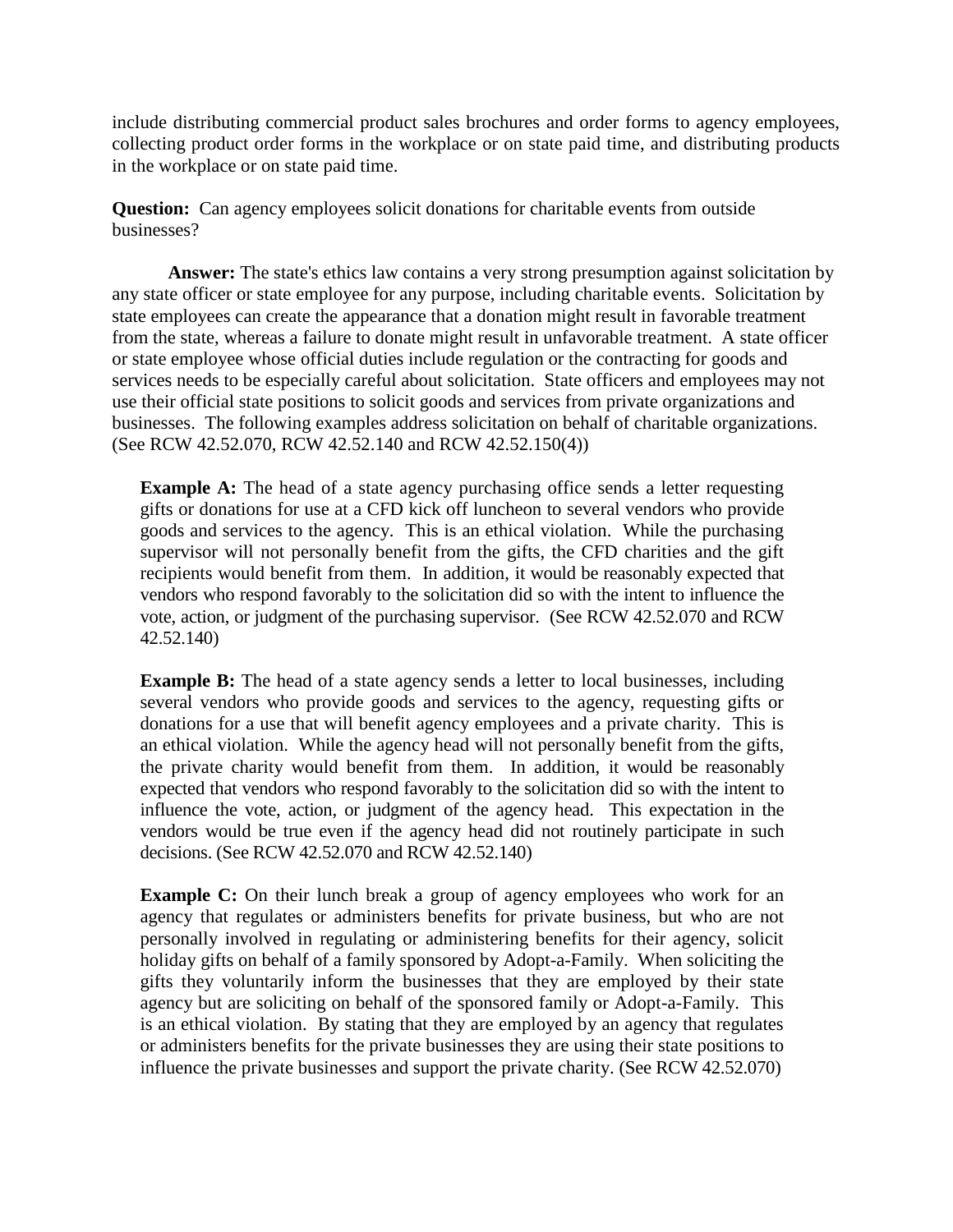**Example D:** On their lunch break or after work a group of agency employees who are involved in regulating or contracting on behalf of their agency solicit holiday gifts on behalf of a family sponsored by Adopt-a-Family. They do not solicit from agency vendors or other individuals with whom they conduct state business. When soliciting the gifts they tell the businesses that they are soliciting on behalf of the sponsored family or Adopt-a-Family. This is not an ethical violation. By soliciting on behalf of the private charity and not a state agency they are not using their state positions to influence the private businesses. In addition, the employees are not using state paid time or resources for the solicitation.

**Example E:** After work or on the weekend a group of state employees solicit holiday gifts on behalf of a family sponsored by Adopt-a-Family or their local private school. They solicit door to door in their neighborhood and do not solicit from agency vendors or other individuals with whom they conduct state business. When soliciting the gifts they indicate that they are soliciting on behalf of the private school, the sponsored family, or Adopt-a-Family. This is not an ethical violation. The employees are not using their state positions to influence the private businesses and are not using state resources to support the private charities.

**Question:** What other considerations should you take into account when conducting charitable solicitations?

**Answer:** Avoid direct personal solicitations of your co-workers and colleagues and opt for voluntary participation. Managers and supervisors should always avoid direct personal solicitations of employees who work under their supervision.

**Question:** If you can't solicit, then what can you do?

**Answer:** A state employee may purchase a gift certificate or other item for its fair market value and donate the item to an agency-sponsored charitable event.

#### **Telecommuting**

**Question:** Can I have our IT department work on my personal computer to fix a problem that occurs while I am working from home on my own personal computer to access our agency's network?

**Answer:** It would depend upon the type of problem that is occurring. If your computer malfunctions while you are conducting official business on your personal computer, your agency's IT department would be able to assist you in troubleshooting the problem. If the problem is with any agency-provided software or hardware, they would be able to replace or repair that portion, but if the problem is strictly with your own computer, you would have to repair that at your own expense.

**Question:** Can I bring my personal laptop it into work and have our IT department work on it if I use it for agency work and I experience a virus or other problem?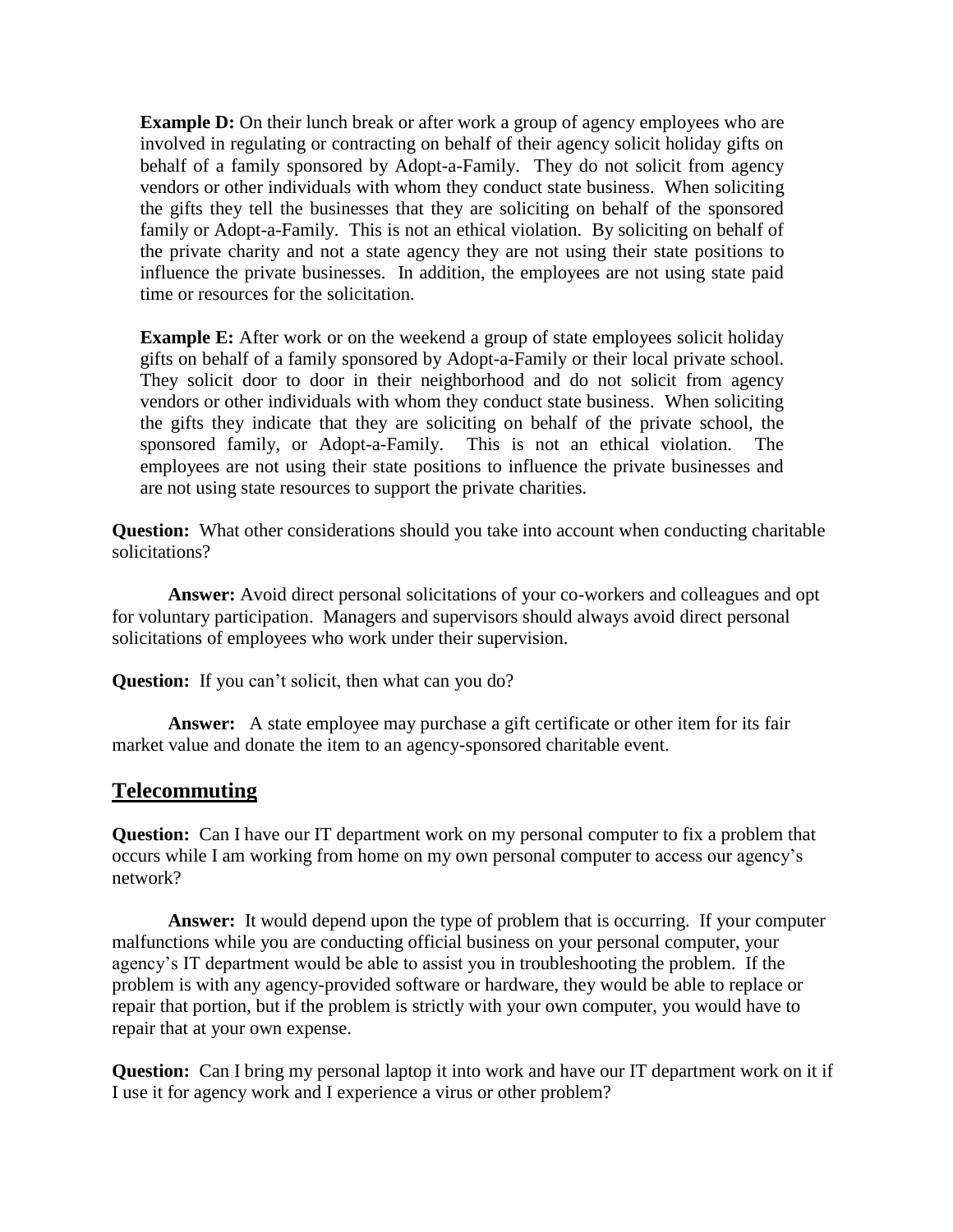**Answer:** No, you would need to repair your personal laptop on your own regardless of how much you used it for agency work.

**Question:** If an agency substitutes a state officer's or employee's personal computer equipment with state equipment so that the officer or employee can work at home, may the officer or employee make the same private use of the replacement state equipment that he or she could make of his or her personal equipment?

**Answer:** Yes. RCW 42.52.160 and WAC 292-110-010 limit the private use of state computer equipment. However, if an agency, for a legitimate agency purpose, substitutes state equipment for an officer's or employee's personal equipment, the officer or employee may use the state equipment on the same basis that he or she could use his or her personal equipment.

**Question:** Can I use my own iPhone/cell phone for both personal and work related purposes?

**Answer:** Yes, you may use your personal iPhone/cell phone for state business, but you cannot use a state iPhone /cell phone for anything other than use that would qualify under the de minimis use standard. There may be adverse tax implications for using a state iPhone/cell phone for personal use. Also refer to your agency's policy regarding personal use.

# **Job hunting**

**Question:** Can employees use state resources (time and computer) to fill out state applications, prepare resumes for state employment, and then apply for state jobs?

**Answer:** Yes, within the de minimis use standard. Under WAC 357-31-325, a supervisor must allow a state employee to take paid leave to take state exams and participate in state interviews, but can, depending on agency policies, allow the state employee the ability to complete these tasks without taking leave. However, an agency does not have to grant paid leave if the time requested by the state employee becomes excessive.

**Question:** Can employees use state resources (time and computer) to apply for, prepare resumes and other correspondence for jobs outside of the state system?

**Answer:** No, state employees and officers must use their own personal resources and time when seeking employment outside of the state system.

## **Miscellaneous**

**Question:** Can I take home an empty box, such as the kind copier paper come in, for personal use?

**Answer:** Yes, if the box merely housed the item that the agency actually needed to use. If the box was purchased by the agency to archive records or for other storage, then the box is considered a state resources and you would not be able to take them home for personal use.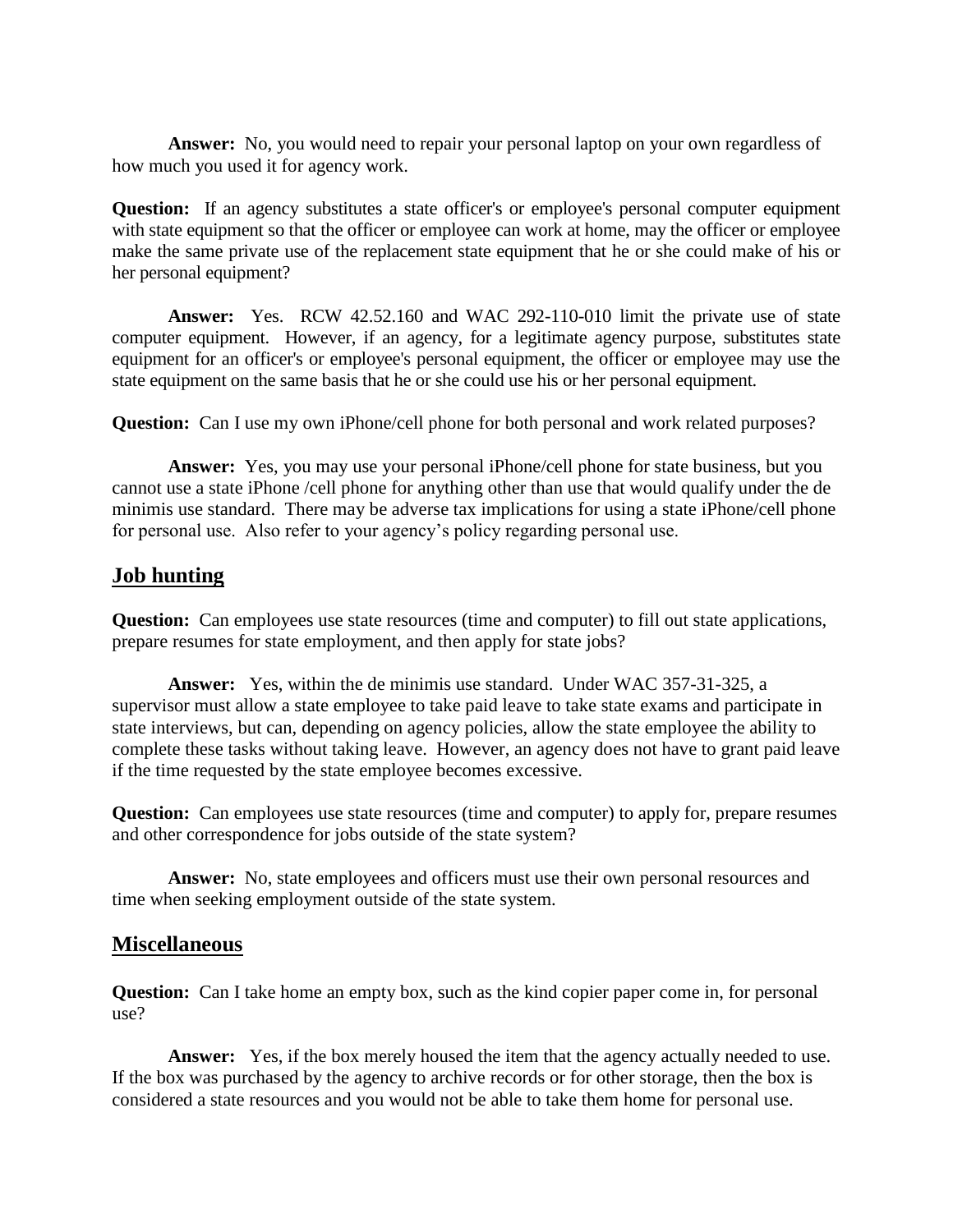**Question:** Can state employees take home recycled paper that is going to be hauled away by a for fee vendor?

**Answer**: It would depend on the information contained on the paper being recycled. If the information on the paper was confidential, then state employees/officers would not be able to take the paper home – it would have to be hauled away by the vendor where it is shredded. If the recycled paper contained no confidential information, it would at the agency's discretion as to whether it would allow agency employees to take the paper home.

## **Wellness**

**Question:** Is the de minimis use of staff time and resources to support recreational activities as part of an agency wellness program a violation?

**Answer:** No. WAC 292-110-010 provides for de minimis use of state resources; the de minimis usage includes copier supplies, limited e-mail communication time, and the use of departmental conference rooms during non-scheduled work hours for the activity planning process.

**Question:** Can state time be used for exercising as part of an agency wellness effort?

**Answer:** It depends on the program. If the agency is having everyone participate in an exercise at the same time, i.e., an afternoon walk for a wellness initiative, then the exercise would be an activity for organizational effectiveness and use of state time would be permitted. If each agency employee just wanted to exercise individually to get or stay in shape, they would have to accomplish that their own time.

#### **Union activities**

**Question:** Can I use state facilities (email, phone, state time) to assist my union?

**Answer:** Although unions are private entities, the official purpose of collective bargaining laws is to enhance the relationship between public employers and their employees. Therefore, an agency may agree to allow individual employees to make certain limited use of state resources and state paid time for the purposes of the negotiation and administration of collective bargaining agreements.

**Question:** May a state employee use state vehicles or other state resources to attend meetings or conduct union business related to contract negotiation and administration?

**Answer:** The Board and state labor laws recognize a unique relationship between a union as the exclusive representative of state employees and state agencies. Therefore, an agreement between an exclusive representative and a state agency for the use of state paid time and resources for the exclusive purposes of contract negotiation and administration would not violate the Ethics in Public Service Act.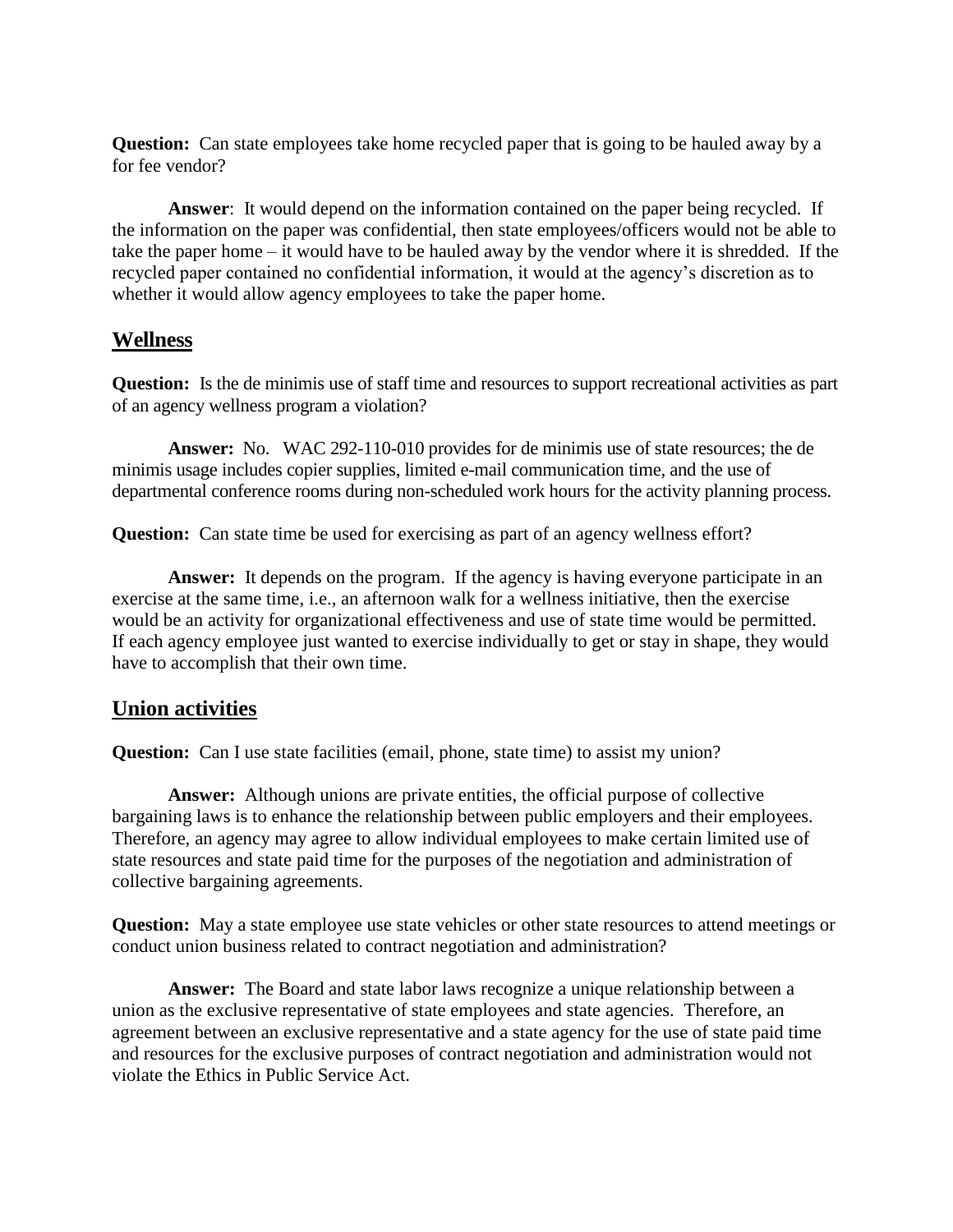**Question:** Does the Ethics in Public Service Act prohibit certain uses of State facilities by a union?

Answer: State agencies may not authorize in a written collective bargaining agreement union use of State facilities that would directly conflict with the Ethics in Public Service Act.

## **Banking/Employee Benefits**

**Question:** May a state employee use state provided Internet access to monitor or update account allocations in a state provided retirement benefit plan, or to update personal information regarding other state provided benefits?

**Answer:** Yes, an occasional and limited use of state resources, including state provided Internet access, to review and update state provided benefits would not violate the Ethics in Public Service Act.

**Question:** Can I use the Internet to access my personal bank account to find out my checking account balance?

**Answer:** Yes. This would fall under the de minimis use rule and your agency's Internet use policies. All transactions done on a state computer may be open to public inspection, so there should be no expectation of privacy even when completing personal banking transactions on your state computer.

# **Travel**

**Question:** Can I use the state vehicle to drive to a restaurant at lunch time?

**Answer**: When you are working in the field, you may use a state vehicle to eat at a nearby eating establishment, as long as this use is consistent with management and department policy, and the distance driven is minimal. Use of state vehicles for personal errands is prohibited.

**Question:** Can a state officer or employee use frequent flyer miles earned from official state travel for personal travel?

**Answer:** Yes, with limitations – State agencies may allow state officers and employees to use frequent traveler benefits earned on official travel.While the Ethics Act does not prohibit the personal use of frequent flyer miles earned while conducting official state travel, receiving such rewards is a beneficial interest in a state transaction. Therefore, state officers or employees may not participate in the selection of a carrier when they receive frequent flyer miles for travel on that carrier.

**Question:** Can a state officer or employee use other types of points earned through travel incentive programs for personal use?